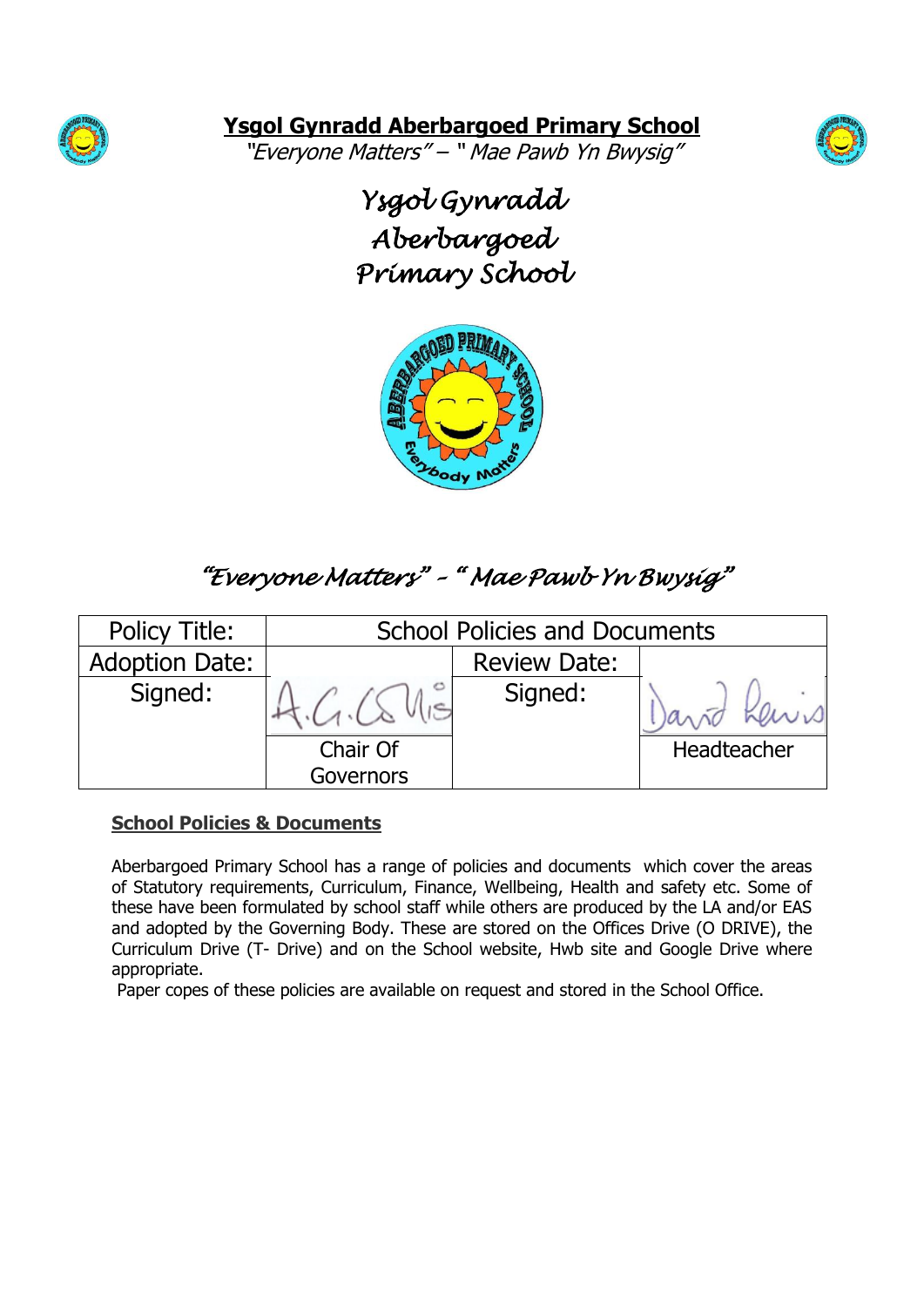| Policy Name                                                 | Date Adopted     | <b>Review Date</b>            |  |  |
|-------------------------------------------------------------|------------------|-------------------------------|--|--|
| <b>Statutory Requirements</b>                               |                  |                               |  |  |
| <b>Instrument of Government</b>                             | October 2009     |                               |  |  |
| Aberbargoed Primary Prospectus                              | Sept 2018        | <b>July 2019</b>              |  |  |
| <b>Accessibility Plan</b>                                   | <b>Nov 2018</b>  | <b>AUT 2021</b>               |  |  |
| <b>Admissions Policy</b>                                    | Sept 2018        | Sept 2020                     |  |  |
| <b>Aims and Objectives</b>                                  | Feb 2019         | Sept 2022                     |  |  |
| Anti-Bullying                                               | Feb 2019         | Spring 2022                   |  |  |
| Appraisal                                                   | Feb 2019         | Feb 2022                      |  |  |
| Behaviour & Discipline                                      | Feb 2019         | Summer 2022                   |  |  |
| Capability Procedure                                        | Oct 2016         | Oct 2020                      |  |  |
| <b>CCBC Corporate Safeguarding</b>                          | May 2016         | TBC CCBC                      |  |  |
| Charging and Remissions                                     | Sept 2018        | Sept 2021                     |  |  |
| Code of Conduct                                             | April 2006       | TBC CCBC                      |  |  |
| <b>Complaints Policy</b>                                    | May 2018         | May 2021                      |  |  |
| <b>Curriculum Policy</b>                                    | Feb 2019         | Sep 2022                      |  |  |
| Data Protection                                             | May 2018         | May 2021                      |  |  |
| Disciplinary and Dismissals                                 | Sept 2015        | Sept 2020                     |  |  |
| Equal Opportunities Policy - including                      | <b>Nov 2018</b>  | Nov2021                       |  |  |
| Disability/Gender/Racial Equality & Strategic Equality Plan |                  |                               |  |  |
| <b>CCBC</b>                                                 |                  |                               |  |  |
| Equality Policy and Plan                                    | <b>Nov 2018</b>  | Nov 2021                      |  |  |
| Freedom Of Information - Access to Unpublished              | <b>July 2018</b> | <b>SUM 2020</b>               |  |  |
| Information                                                 |                  |                               |  |  |
| <b>Governors Allowances</b>                                 | Feb 2018         | Feb 2021                      |  |  |
| Health and Safety School Statement                          | Dec 2018         | Dec 2021                      |  |  |
| Home School Agreement                                       | Sept 2018        | Sept 2019                     |  |  |
| Pay Policy for Teachers                                     | Sept 2014        | Annually with<br><b>STPCD</b> |  |  |
| Performance Management For Teachers                         | Oct 2018         | Oct 2019                      |  |  |
| Privacy Notice - FULL                                       | Sept 2018        | Sept 2021                     |  |  |
| Privacy Notice - SUMMARY                                    | Sept 2018        | Sept 2021                     |  |  |
| Retention and Transfer of School Records                    | <b>Nov 2018</b>  | <b>AUT 2021</b>               |  |  |
| Safeguarding Policy                                         | Oct 2018         | <b>AUT 2021</b>               |  |  |
| School Development Plan                                     | <b>SUM 2018</b>  | <b>Annually</b>               |  |  |
| Sex & Relationships Policy                                  | Jan 2019         | <b>SPR 2022</b>               |  |  |
| <b>Target Setting</b>                                       | Feb 2019         | <b>SPR 2022</b>               |  |  |
| The School Day - Session Times                              | Sept 2018        | Sept 2022                     |  |  |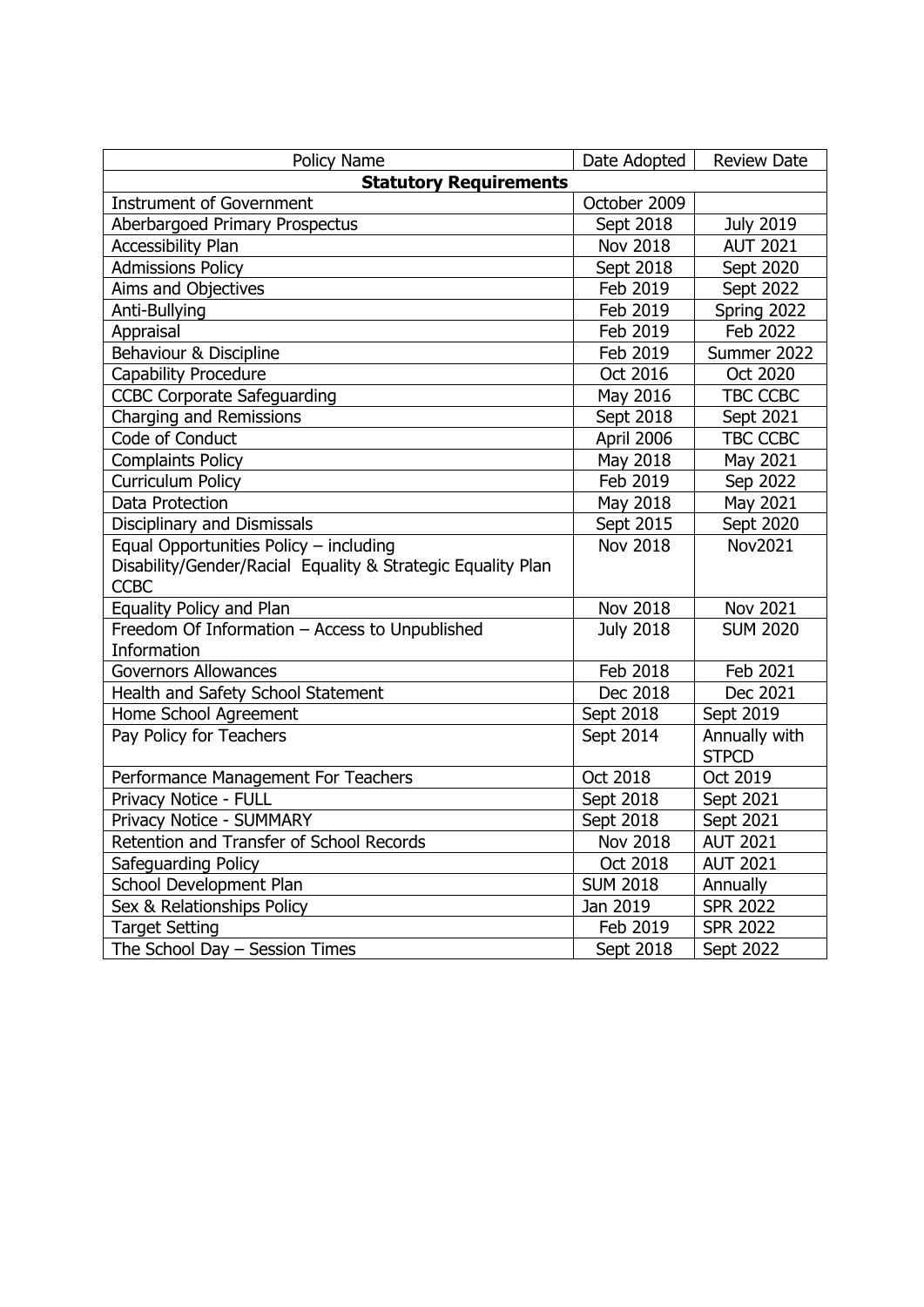| Policy Name                                                | Date Adopted    | <b>Review Date</b> |  |  |
|------------------------------------------------------------|-----------------|--------------------|--|--|
| <b>Curriculum Policies</b>                                 |                 |                    |  |  |
| Aims and Objectives                                        | Feb 2019        | <b>SUM 2022</b>    |  |  |
| Art and Design                                             | Feb 2019        | <b>SUM 2022</b>    |  |  |
| Assessment                                                 | Feb 2019        | <b>SUM 2022</b>    |  |  |
| Classroom Organisation and Management                      |                 |                    |  |  |
| <b>Collective Worship</b>                                  | Feb 2019        | <b>SUM 2022</b>    |  |  |
| Curriculum Cymreig & Multi Cultural Education              | Feb 2019        | <b>SUM 2022</b>    |  |  |
| <b>Curriculum Policy</b>                                   | Feb 2019        | <b>AUT 2022</b>    |  |  |
| Design and Technology                                      | Feb 2019        | <b>SUM 2022</b>    |  |  |
| Education for Sustainable Development & Global Citizenship | Feb 2019        | <b>SUM 2022</b>    |  |  |
| English                                                    | Feb 2019        | <b>SUM 2022</b>    |  |  |
| <b>Foundation Phase Handbook</b>                           | Feb 2019        | <b>SUM 2022</b>    |  |  |
| <b>Foundation Phase Policy</b>                             | Feb 2019        | <b>SUM 2022</b>    |  |  |
| Foundation Phase Starting School FAQs                      | Feb 2019        | <b>SUM 2022</b>    |  |  |
| Geography                                                  | Feb 2019        | <b>SUM 2022</b>    |  |  |
| History                                                    | Feb 2019        | <b>SUM 2022</b>    |  |  |
| Homework Policy                                            |                 |                    |  |  |
| House Merit System                                         |                 |                    |  |  |
| <b>ICT</b>                                                 | Feb 2019        | <b>SUM 2022</b>    |  |  |
| <b>Information Technology Security</b>                     | <b>Nov 2018</b> | <b>AUT 2021</b>    |  |  |
| Internet Acceptable User Policy                            | Feb 2019        | <b>SUM 2022</b>    |  |  |
| Learning and Teaching                                      | Feb 2019        | <b>SUM 2022</b>    |  |  |
| <b>Listening To Learners</b>                               | Feb 2019        | <b>AUT 2022</b>    |  |  |
| <b>Mathematics</b>                                         | Feb 2019        | <b>SUM 2022</b>    |  |  |
| Modern Foreign Languages                                   | Feb 2019        | <b>SUM 2022</b>    |  |  |
| More Able and Talented                                     | Feb 2019        | <b>AUT 2022</b>    |  |  |
| <b>Music</b>                                               | Feb 2019        | <b>SUM 2022</b>    |  |  |
| <b>PSE</b>                                                 | Feb 2019        | <b>SUM 2022</b>    |  |  |
| Presentation of Children's Work and Display                |                 |                    |  |  |
| <b>RE</b>                                                  | Feb 2019        | <b>SUM 2022</b>    |  |  |
| <b>School Council</b>                                      | Feb 2019        | <b>AUT 2022</b>    |  |  |
| Science                                                    | Feb 2019        | <b>SUM 2022</b>    |  |  |
| <b>SEN ALN INCLUSION</b>                                   | Feb 2019        | <b>AUT 2020</b>    |  |  |
| Sex and Relationships Education SRE                        | Feb 2019        | <b>SUM 2022</b>    |  |  |
| Skills Across The Curriculum - including LNF DCF           | Feb 2019        | <b>SUM 2022</b>    |  |  |
| <b>Substance Misuse</b>                                    | June 2018       | <b>SUM 2021</b>    |  |  |
| <b>Target Setting</b>                                      | Feb 2019        | <b>SUM 2021</b>    |  |  |
| Transition                                                 | June 2018       | <b>SUM 2021</b>    |  |  |
| Use of Exercise Books                                      | Feb 2019        | <b>SUM 2022</b>    |  |  |
| Welsh                                                      | Feb 2019        | <b>SUM 2022</b>    |  |  |
| Whole School Food and Fitness                              | Feb 2019        | <b>SUM 2022</b>    |  |  |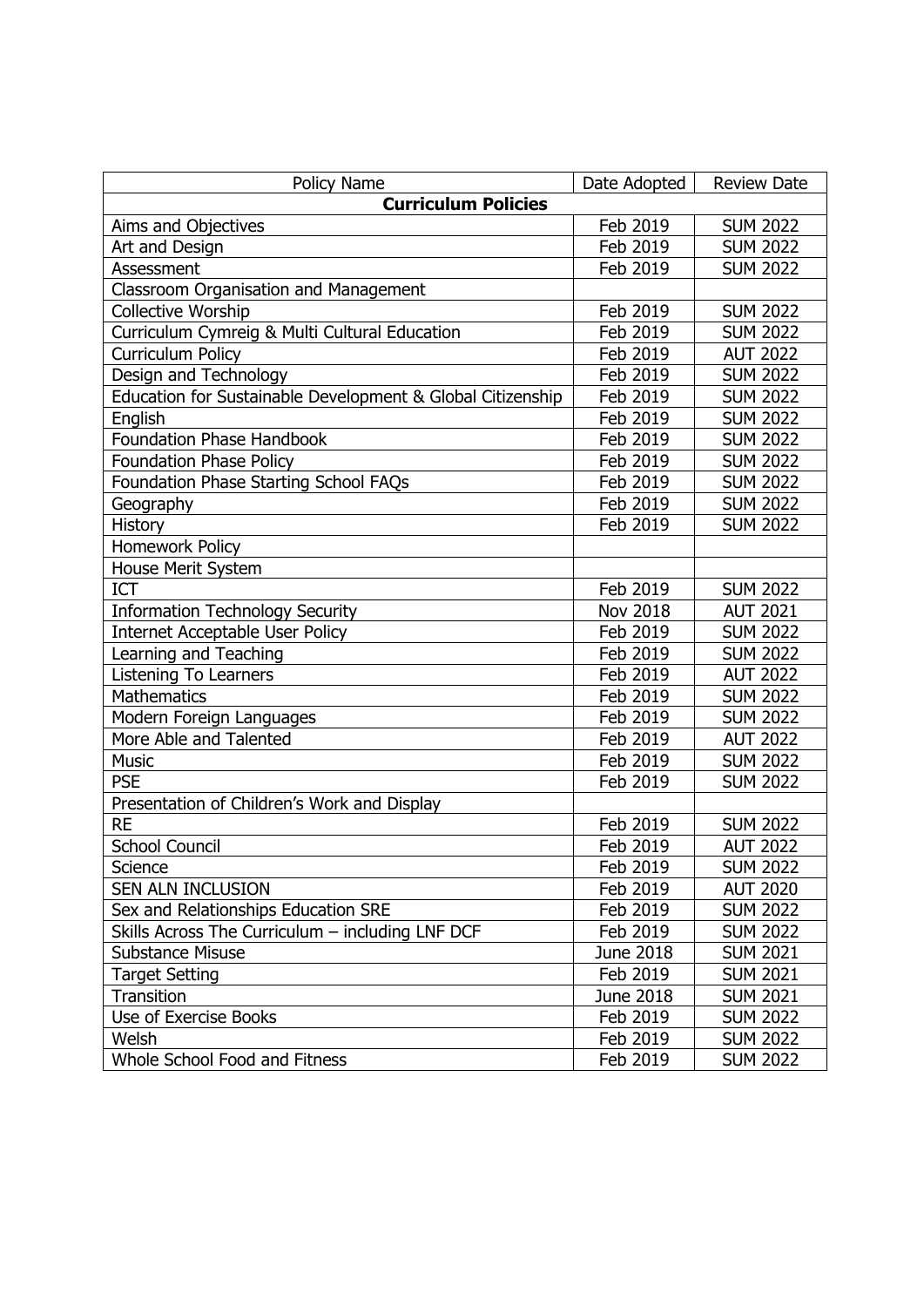| Policy Name                                                     | Date Adopted     | <b>Review Date</b> |  |  |
|-----------------------------------------------------------------|------------------|--------------------|--|--|
| <b>HR Policies</b>                                              |                  |                    |  |  |
| Application for Flexible Working Form                           |                  |                    |  |  |
| Appraisal                                                       | Feb 2019         | Feb 2022           |  |  |
| Bereavement                                                     | <b>Nov 2018</b>  | TBC by CCBC        |  |  |
| <b>CCBC Induction Policy Notes of Guidance</b>                  | Oct 2005         | TBC by CCBC        |  |  |
| <b>CCBC Induction Checklist</b>                                 | Oct 2005         | TBC by CCBC        |  |  |
| <b>CCBC Induction Policy</b>                                    | Oct 2005         | TBC by CCBC        |  |  |
| <b>CCBC Paternity Leave Scheme Notes</b>                        | June 2016        | TBC by CCBC        |  |  |
| Dignity at Work                                                 | Oct 2006         | TBC by CCBC        |  |  |
| Flexible Working Policy and Procedure                           | Oct 2017         | TBC by CCBC        |  |  |
| Grievance Procedure                                             | April 2010       | TBC by CCBC        |  |  |
| Induction Checklist for Supply and Placement                    |                  |                    |  |  |
| <b>Induction Checklist for Governors HT DHT</b>                 |                  |                    |  |  |
| <b>Induction Checklist for Inspectors</b>                       |                  |                    |  |  |
| <b>Induction Checklist</b>                                      |                  |                    |  |  |
| <b>Induction Policy CCBC</b>                                    | Oct 2005         | TBC by CCBC        |  |  |
| <b>Information For Supply Teachers&amp; Teaching Assistants</b> | February<br>2019 | <b>SPR 2022</b>    |  |  |
| Leave of Absence                                                | Dec 2015         | TBC by CCBC        |  |  |
| Lone Working                                                    | Nov 2015         | TBC by CCBC        |  |  |
| Managing Sickness Absence Procedure                             | Jan 2019         | TBC by CCBC        |  |  |
| Maternity Policy Support Staff                                  | Oct 2018         | TBC by CCBC        |  |  |
| <b>Maternity Policy Teachers</b>                                | Oct 2018         | TBC by CCBC        |  |  |
| No Smoking                                                      | Nov 2017         | TBC by CCBC        |  |  |
| <b>Parental Leave</b>                                           | <b>July 2017</b> | TBC by CCBC        |  |  |
| Policy on the use of Latex CCBC                                 | <b>July 2017</b> | TBC by CCBC        |  |  |
| Professional Development: Training and Staff Development        | <b>July 2018</b> | <b>SUM 2021</b>    |  |  |
| Rarely Cover policy                                             | Jan 2005         | TBC by CCBC        |  |  |
| Safeguarding Leaflet for Staff                                  | Feb 2019         | Feb 2022           |  |  |
| <b>Staff Absence</b>                                            | Feb 2012         | TBC by CCBC        |  |  |
| <b>Stress</b>                                                   | June 1997        | TBC by CCBC        |  |  |
|                                                                 | Feb 2019         |                    |  |  |
| Substance Misuse - Staff                                        | Oct 2018         | TBC by CCBC        |  |  |
| Violence at Work                                                | Dec 2011         | TBC by CCBC        |  |  |
| Whistleblowing                                                  | Sept 2018        | TBC by CCBC        |  |  |
| Work Life Balance                                               | Feb 2019         | Feb 2021           |  |  |
| <b>Working From Home</b>                                        | Dec 2005         | TBC by CCBC        |  |  |